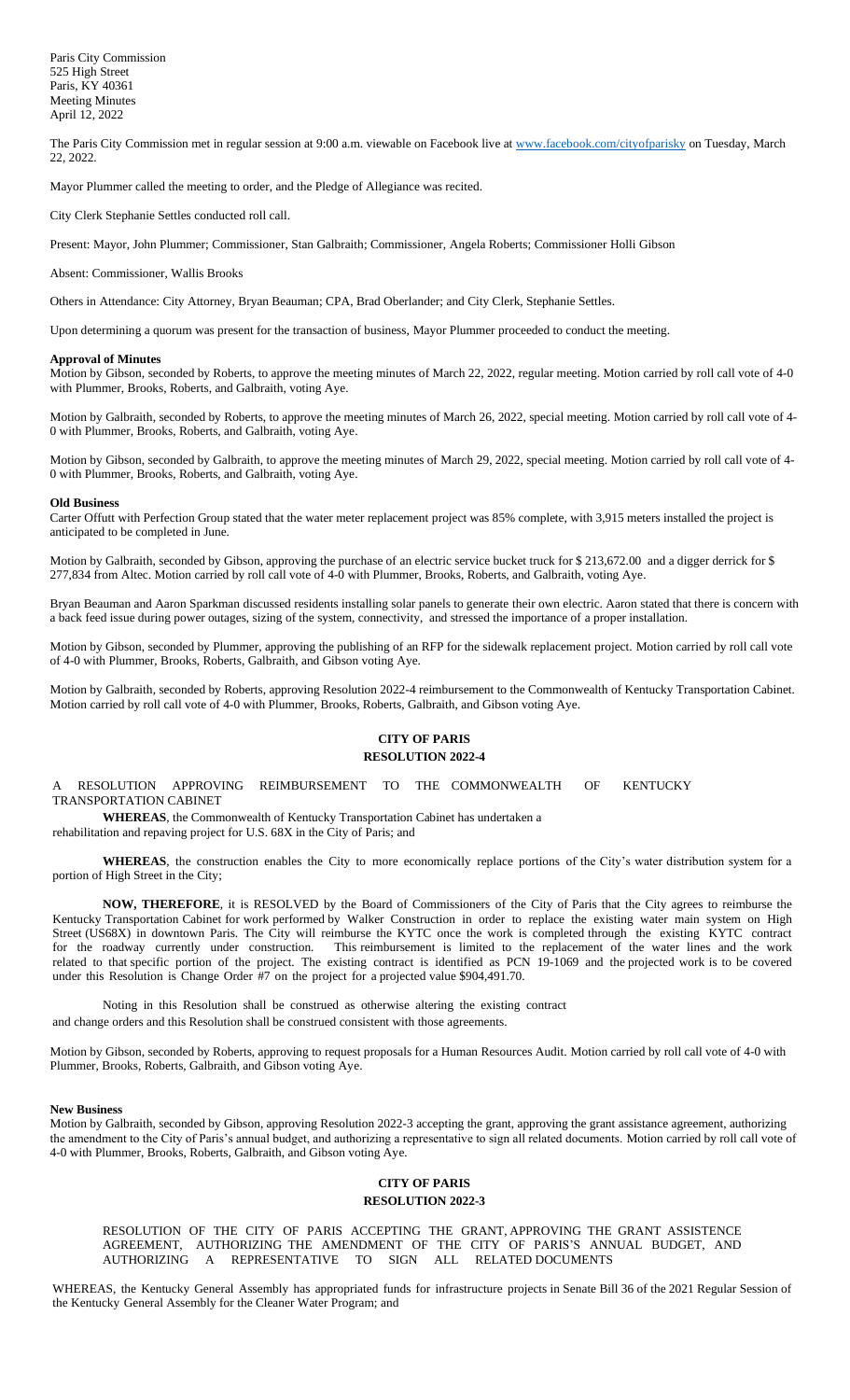WHEREAS, the City of Paris (the "Grantee") has previously determined that it is in the public interest to acquire and construct certain facilities and improvements to the Grantee's utility system (the "Project"); and

WHEREAS, the Grantee desires funding from the Kentucky Infrastructure Authority (the "Authority") for the purpose of acquisition and construction of the Project; and

WHEREAS, in order to obtain a grant from the Cleaner Water Program for the Project, and administered by the Authority, the Grantee is required to enter into an assistance agreement (the "Agreement") with the Authority.

NOW, THEREFORE, BE IT RESOLVED by the governing body of the City of Paris as follows:

SECTION 1. The Grantee hereby accepts the grant award and approves the Agreement between the Grantee and the Authority to provide the necessary funds to the Grantee for the Project.

SECTION 2. That the Mayor is hereby designated to be the Grantee's "Authorized Official" for this Project and is hereby directed and empowered by the Grantee to execute the Agreement, related documents and agreements, and to otherwise act on behalf of the Grantee to effect such grant award.

SECTION 3. That the Grantee hereby agrees and commits to include, by amendment to its annual budget and audit process, the receipts, and expenditures of funds subject to the Agreement up to and including the date of Project closeout.

Motion by Gibson, seconded by Roberts, approving to install a stop sign at 19th Street and Clifton. Motion carried by roll call vote of 4-0 with Plummer, Brooks, Roberts, Galbraith, and Gibson voting Aye.

Motion by Gibson, seconded by Roberts, approving street sweeping on Main Street on Monday's and Friday's at 4:00 a.m. Motion carried by roll call vote of 4-0 with Plummer, Brooks, Roberts, Galbraith, and Gibson voting Aye.

Motion by Gibson, seconded by Roberts, approving a forfeiture of a Black Dodge Ram of the Paris Police Department to be sold to the Public Works Department for \$ 7,000.00. Motion carried by roll call vote of 4-0 with Plummer, Brooks, Roberts, Galbraith, and Gibson voting Aye.

Motion by Galbraith, seconded by Gibson, approving the hire of Michael Hurt as a full-time police cadet contingent upon passing the final drug screen for DOCJT. Motion carried by roll call vote of 4-0 with Plummer, Brooks, Roberts, Galbraith, and Gibson voting Aye.

Motion by Gibson, seconded by Galbraith, approving the hire of Devin Helvey as a full-time police cadet contingent upon passing the final drug screen for DOCJT. Motion carried by roll call vote of 4-0 with Plummer, Brooks, Roberts, Galbraith, and Gibson voting Aye.

Motion by Galbraith, seconded by Plummer, approving the hire of Chad Bechtol as a fulltime transport EMT. Motion carried by roll call vote of 4-0 with Plummer, Brooks, Roberts, Galbraith, and Gibson voting Aye.

Erin Morton presented Health and Life Insurance renewal rates for review.

|                                            |    |    |                                                  |    | <b>Humana</b>       |                     |                        |                     |                     |
|--------------------------------------------|----|----|--------------------------------------------------|----|---------------------|---------------------|------------------------|---------------------|---------------------|
|                                            |    |    |                                                  |    |                     | <b>Current</b>      |                        |                     |                     |
|                                            |    |    | <b>In-Network Benefits / Member Cost Share</b>   |    |                     | <b>HSA</b>          |                        | <b>PPO</b>          |                     |
| <b>HSA Employer Contribution</b>           |    |    |                                                  |    |                     | \$600               |                        | n / a               |                     |
|                                            |    |    | Calendar Year Annual Deductible (Indiv / Family) |    |                     | \$2,800 / \$5,600   |                        |                     | \$1,500 / \$3,000   |
| Coinsurance (Plan / Member)                |    |    |                                                  |    |                     | 90% / 10%           |                        | 80% / 20%           |                     |
| Medical Maximum Out-of-Pocket <sup>1</sup> |    |    |                                                  |    | \$4,000 / \$8,000   |                     | \$5,000 / \$10,000     |                     |                     |
| Aggregate or Embedded Accumulators         |    |    |                                                  |    | Embedded            |                     |                        | Embedded            |                     |
| Benefit Overview <sup>2</sup>              |    |    |                                                  |    |                     |                     |                        |                     |                     |
| <b>Primary Care Office Visit</b>           |    |    |                                                  |    |                     | Deductible then 10% |                        | \$35 Copay          |                     |
| <b>Specialist Office Visit</b>             |    |    |                                                  |    |                     | Deductible then 10% |                        | \$50 Copay          |                     |
| <b>Preventive Care</b>                     |    |    |                                                  |    |                     | No Charge           |                        | No Charge           |                     |
| Emergency Room - Physician Fee             |    |    |                                                  |    | Deductible then 10% |                     | \$250 Copay            |                     |                     |
| <b>Urgent Care Center</b>                  |    |    |                                                  |    | Deductible then 10% |                     | \$75 Copay             |                     |                     |
| <b>Inpatient Facility Services</b>         |    |    |                                                  |    | Deductible then 10% |                     |                        | Deductible then 20% |                     |
| <b>Outpatient Services</b>                 |    |    |                                                  |    |                     | Deductible then 10% |                        |                     | Deductible then 20% |
| <b>Rx Copays</b>                           |    |    |                                                  |    |                     | Deductible then 10% |                        |                     | \$10 / \$35 / \$55  |
| <b>Mail Order Rx Copays</b>                |    |    |                                                  |    |                     | Deductible then 10% |                        |                     | \$20/\$70/\$110     |
| <b>Specialty Rx Copays</b>                 |    |    |                                                  |    |                     | Deductible then 10% |                        | 25%                 |                     |
| Mail Order Specialty Rx Copays             |    |    |                                                  |    |                     | Deductible then 10% | 25%                    |                     |                     |
|                                            |    |    | <b>CURRENT</b>                                   |    |                     |                     | <b>INITIAL RENEWAL</b> |                     |                     |
|                                            |    |    | HSA                                              |    | <b>PPO</b>          | <b>HSA</b>          |                        |                     | <b>PPO</b>          |
| <b>Employee</b>                            | 68 | 10 | \$<br>459.62                                     | \$ | 593.76              | \$                  | 544.19                 | \$                  | 703.01              |
| <b>EE</b> - Spouse                         | 6  | 1  | \$<br>873.27                                     | \$ | 1.128.15            | \$                  | 1.033.95               | \$                  | 1.335.72            |
| <b>EE Child</b>                            | 11 | 2  | \$<br>919.24                                     | \$ | 1.187.51            | \$                  | 1.088.38               | \$                  | 1.406.01            |
| Family                                     | 6  | 0  | \$<br>1,470.78                                   | \$ | 1.900.02            | \$                  | 1.741.40               | \$                  | 2.249.62            |
|                                            |    |    |                                                  |    |                     |                     |                        |                     |                     |
| <b>Estimated Monthly Premium</b><br>\$     |    |    | 64.870.87                                        |    |                     | \$                  | 76,807.10              |                     |                     |
| <b>Estimated Annual Premium</b>            |    |    | \$778.450.38                                     |    |                     |                     | \$921 685 25           |                     |                     |

| <b>ESUINATED MONTHLY FIGHTURIII</b> | 0.04, 010, 011 |  |
|-------------------------------------|----------------|--|
| <b>Estimated Annual Premium</b>     | \$778,450.38   |  |
| <b>Annual Employer Contribution</b> | \$654,188.92   |  |
| <b>Annual Employee Contribution</b> | \$124,261.46   |  |
|                                     |                |  |

|                   | \$146,781.20        |
|-------------------|---------------------|
|                   |                     |
|                   | 18.4% \$143,234.87  |
| Employar Increace | <b>C 400 745 42</b> |

\$774,904.05

**Employee Increase**  $$22.519.74$ 

| The Standard Life Insurance 7% |  |  |  |
|--------------------------------|--|--|--|
|                                |  |  |  |

| <b>Current Estimated Annual Premium</b> | 33,112.80 |
|-----------------------------------------|-----------|
| Proposed Estimated Annual Premium       | 35,430.70 |
| <b>Annual Increase</b>                  | 2,317.90  |

Motion by Galbraith, seconded by Plummer, approving the city attorney to draft a contract to demolish and replace the concrete apron and sidewalk in front of the electric service center on Legion Drive with Sosbe Construction for \$ 28,868.00. Motion carried by roll call vote of 4-0 with Plummer, Brooks, Roberts, Galbraith, and Gibson voting Aye.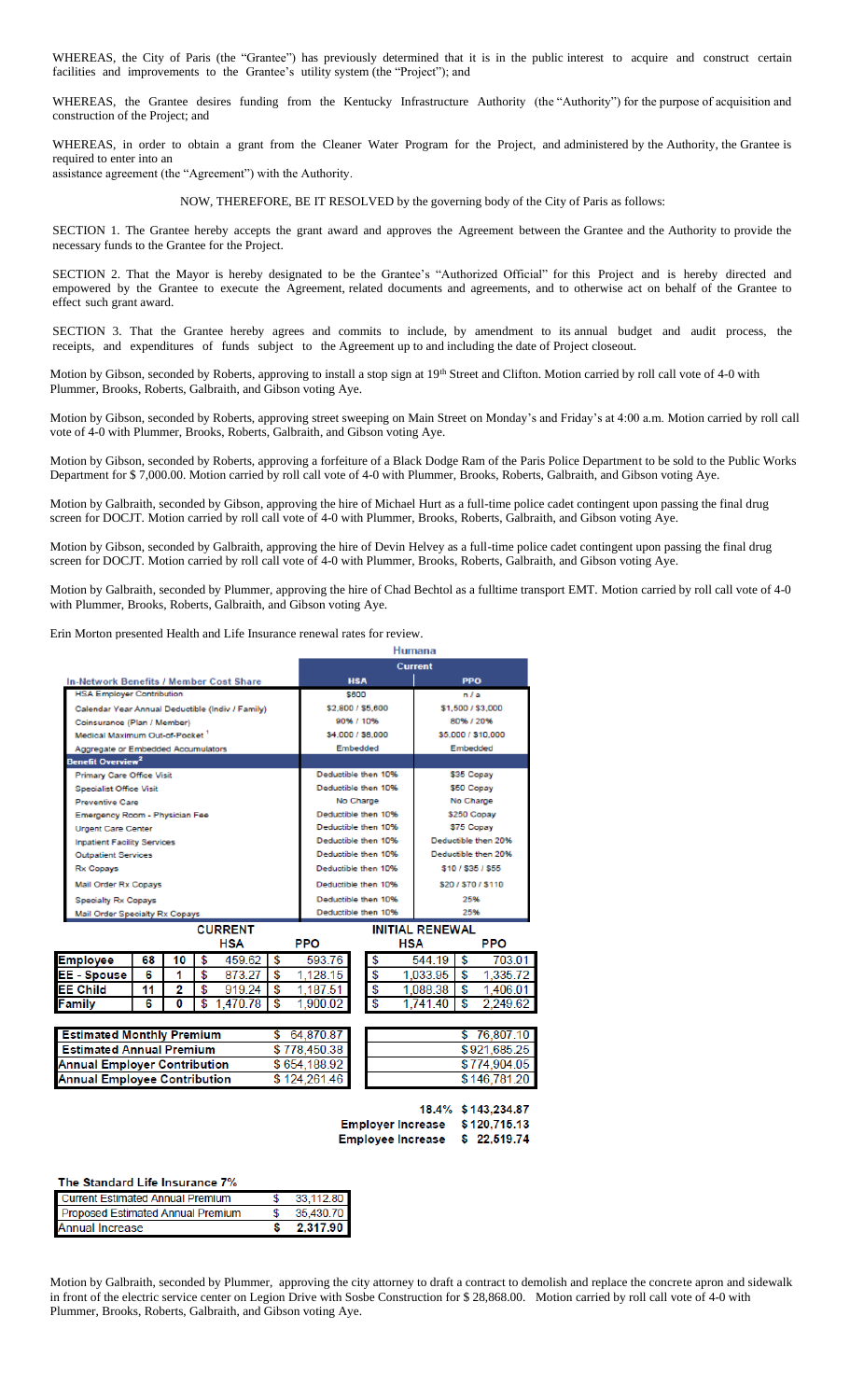Motion by Gibson, seconded by Roberts, approving the publication of an RFP for Treatment Chemicals. Motion carried by roll call vote of 4-0 with Plummer, Brooks, Roberts, Galbraith, and Gibson voting Aye.

Motion by Galbraith, seconded by Plummer, approving the hire of a part-time water plant facility maintenance operator. Motion carried by roll call vote of 3-1 with Plummer, Brooks, Galbraith, and Gibson voting Aye. Roberts voting Nay.

• Commissioner Roberts asked if the position had been posted. Erin Morton replied, they decided not to fill the full-time role when he retired, and this hire happened organically. Roberts reiterated that the position was not posted, and it should have been whether it was a part-time position or not, and asked for a listing of retired rehires.

## **Financials**

Motion by Galbraith, seconded by Roberts, approving the payment of invoices as presented. Motion carried by roll call vote of 4-0 with Plummer, Brooks, Roberts, Galbraith, and Gibson voting Aye.

## **General Fund**

| <b>Ck Number</b> | <b>Vendor</b>                       | <b>Ck Date</b> | <b>Ck Amount</b> |
|------------------|-------------------------------------|----------------|------------------|
| 47477            | <b>Advance Auto Parts</b>           | 3/25/2022      | 113.62           |
| 47478            | AT&T - 5019                         | 3/25/2022      | 53.34            |
| 47479            | At&t Mobility - (6463)              | 3/25/2022      | 2,210.19         |
| 47480            | At&t Onenet Service                 | 3/25/2022      | 10.18            |
| 47481            | ATLANTIS GLOBAL LLC                 | 3/25/2022      | 192.20           |
| 47482            | Autozone                            | 3/25/2022      | 69.34            |
| 47483            | <b>Bluegrass Kesco</b>              | 3/25/2022      | 200.00           |
| 47484            | Carrot-Top Industries Inc           | 3/25/2022      | 379.30           |
| 47485            | Clean Sweep Janitorial Svc Llc      | 3/25/2022      | 1,600.00         |
| 47486            | Cmi, Inc                            | 3/25/2022      | 75.00            |
| 47487            | Cockrell's Auto Center Inc          | 3/25/2022      | 240.55           |
| 47488            | Directcare Family Health Pllc       | 3/25/2022      | 100.00           |
| 47489            | Eads Hardware                       | 3/25/2022      | 1,136.56         |
| 47490            | Highbridge Spring Water Co.         | 3/25/2022      | 64.10            |
| 47491            | Hopewell Company Inc                | 3/25/2022      | 100.90           |
| 47492            | Kentucky Utilities Company          | 3/25/2022      | 6,563.44         |
| 47493            | KEYSTONE MAUNUFACTURING LLC         | 3/25/2022      | 3,862.00         |
| 47494            | KOI                                 | 3/25/2022      | 611.61           |
| 47495            | KRONOS SAASHR, INC                  | 3/25/2022      | 689.81           |
| 47496            | Leadsonline Llc                     | 3/25/2022      | 2,276.96         |
| 47497            | Marty's Refrigeration               | 3/25/2022      | 455.00           |
| 47498            | Marty's Refrigeration, Inc.         | 3/25/2022      | 499.00           |
| 47499            | Mechanic Masters Llc                | 3/25/2022      | 156.19           |
| 47500            | Murphy Elevator Company             | 3/25/2022      | 861.18           |
| 47501            | O'reilly Auto Parts                 | 3/25/2022      | 14.32            |
| 47502            | Olson Michael                       | 3/25/2022      | 100.00           |
| 47503            | Paris-Bourbon County EMS            | 3/25/2022      | 16,512.21        |
| 47504            | Riley Oil Company                   | 3/25/2022      | 9,630.89         |
| 47505            | Settles, Stephanie                  | 3/25/2022      | 41.07            |
|                  | Shred-It Usa                        | 3/25/2022      | 68.00            |
| 47506            |                                     |                |                  |
| 47507            | <b>Smits Greenhouses</b>            | 3/25/2022      | 670.25           |
| 47508            | Southern States Lexington Coop      | 3/25/2022      | 194.04           |
| 47509            | <b>Unifirst Corporation</b>         | 3/25/2022      | 227.98           |
| 47510            | AT&T - 5019                         | 4/1/2022       | 1,365.53         |
| 47511            | <b>Bourbon County Sheriff</b>       | 4/1/2022       | 1,008.77         |
| 47512            | Casa Of Lexington                   | 4/1/2022       | 1,666.67         |
| Ck Number        | <b>Vendor</b>                       | <b>Ck Date</b> | <b>Ck Amount</b> |
| 47513            | <b>CHARTER COMMUNICATIONS</b>       | 4/1/2022       | 107.98           |
| 47514            | HUBBARD MECHANICAL                  | 4/1/2022       | 511.31           |
| 47515            | <b>Innovative Credit Solutions</b>  | 4/1/2022       | 17.00            |
| 47516            | <b>J&amp;J WINDOW TINTING</b>       | 4/1/2022       | 140.00           |
| 47517            | KENTUCKY LEAGUE OF CITIES, INC      | 4/1/2022       | 387.00           |
| 47518            | Municipal Equipment Company         | 4/1/2022       | 746.76           |
| 47519            | PARIS-BOCO CHAMBER OF COMMERCE      | 4/1/2022       | 1,666.67         |
| 47520            | PARIS-BOCO JOINT PLANNING           | 4/1/2022       | 15,442.50        |
| 47521            | PARIS-BOCO PARKS & RECREATION BOARD | 4/1/2022       | 14,044.58        |
| 47522            | PARIS-BOCO TOURISM                  | 4/1/2022       | 1,666.67         |
| 47523            | Paris-Bourbon County E911           | 4/1/2022       | 18,500.00        |
| 47524            | Paris-Bourbon County EDA            | 4/1/2022       | 3,000.00         |
| 47525            | Paris-Bourbon County EMS            | 4/1/2022       | 33,333.33        |
| 47526            | <b>Standard Business Machines</b>   | 4/1/2022       | 228.07           |
|                  |                                     |                |                  |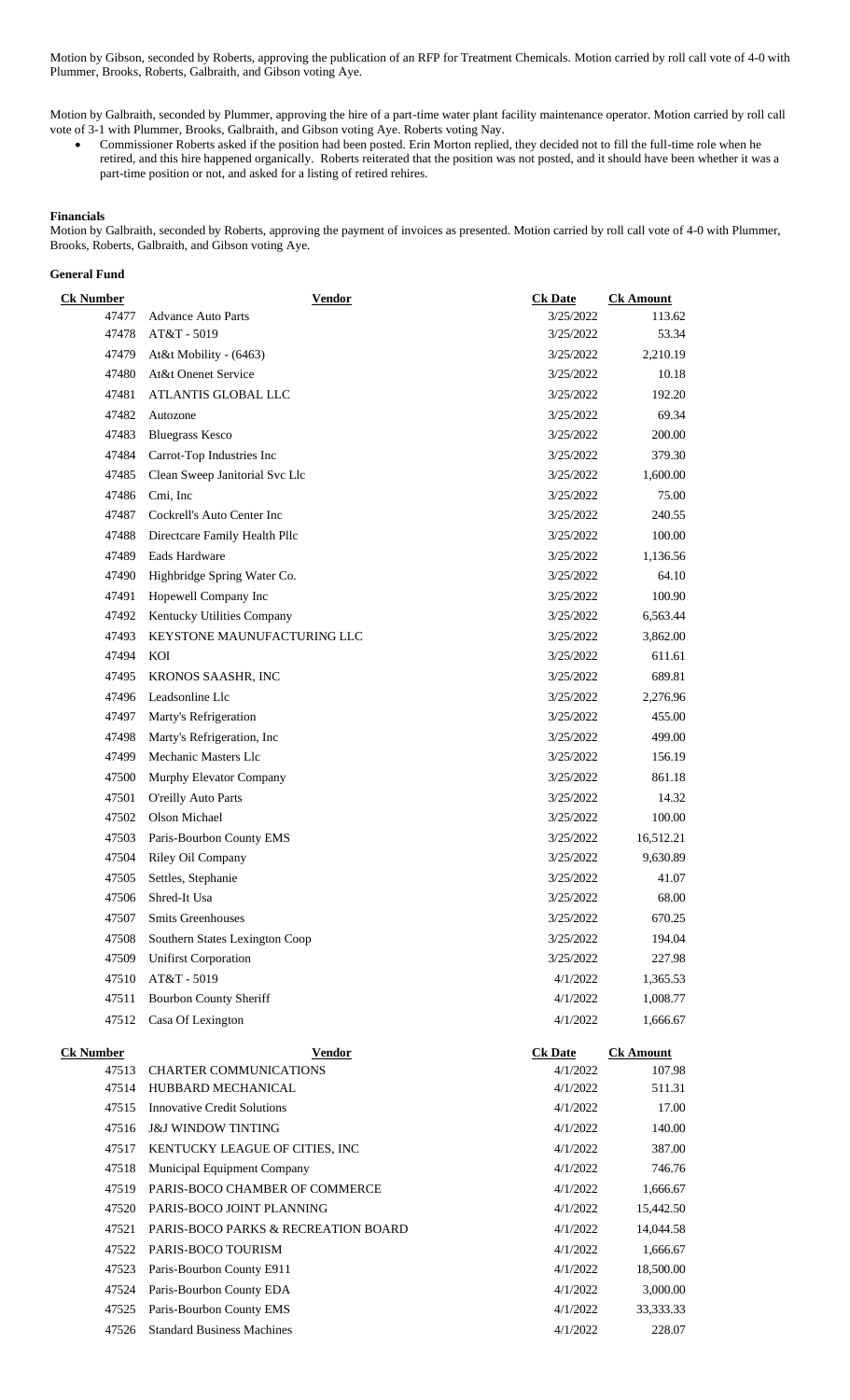| 47527 | STOCK YARDS BANK                          | 4/1/2022 | 3,753.39     |
|-------|-------------------------------------------|----------|--------------|
| 47528 | Thomas, Myron                             | 4/1/2022 | 9.70         |
| 47529 | <b>Advance Auto Parts</b>                 | 4/8/2022 | 38.84        |
| 47530 | ANGELICA D. TAYLOR                        | 4/8/2022 | 49.51        |
| 47531 | At&t Club Service                         | 4/8/2022 | 504.15       |
| 47532 | <b>BMS</b>                                | 4/8/2022 | 44.85        |
| 47533 | <b>Bourbon County Sheriff</b>             | 4/8/2022 | 1,008.77     |
| 47534 | <b>Bourbon Limestone Company</b>          | 4/8/2022 | 113.43       |
| 47535 | <b>CAPITAL ONE</b>                        | 4/8/2022 | 184.14       |
| 47536 | CENTRAL KY MECHANICAL                     | 4/8/2022 | 2,139.15     |
| 47537 | <b>CHARTER COMMUNICATIONS</b>             | 4/8/2022 | 109.98       |
| 47538 | Citizen Advertiser                        | 4/8/2022 | 2,009.00     |
| 47539 | City Of Paris Utilities                   | 4/8/2022 | 4,846.58     |
| 47540 | Columbia Gas Of Kentucky                  | 4/8/2022 | 2,095.87     |
| 47541 | Computeraid International                 | 4/8/2022 | 125.00       |
| 47542 | Directcare Family Health Pllc             | 4/8/2022 | 20.00        |
| 47543 | Ensite Llc                                | 4/8/2022 | 980.79       |
| 47544 | <b>ERIC JOHNSON</b>                       | 4/8/2022 | 325.00       |
| 47545 | Galls, Llc                                | 4/8/2022 | 80.00        |
| 47546 | <b>GUARDIAN/DENTAL</b>                    | 4/8/2022 | 850.04       |
| 47547 | HUMANA HEALTH/MEDICAL                     | 4/8/2022 | 37,919.11    |
| 47548 | KLC INSURANCE SERVICES                    | 4/8/2022 | 25,768.19    |
|       | 47549 OBERLANDER FINANCIAL SERVICES, PLLC | 4/8/2022 | 3,900.00     |
|       | 47550 PUBLIC ENTITY INSURANCE             | 4/8/2022 | 152.70       |
|       | 47551 Riley Oil Company                   | 4/8/2022 | 8,931.57     |
|       | 47552 Smits Greenhouses                   | 4/8/2022 | 68.40        |
|       | 47553 Standard Business Machines          | 4/8/2022 | 483.13       |
|       | 47554 STANDARD INS. CO./LIFE              | 4/8/2022 | 2,054.05     |
|       | 47555 STOCK YARDS BANK                    | 4/8/2022 | 19,697.70    |
|       | 47556 VC3, INC.                           | 4/8/2022 | 6,043.05     |
|       |                                           |          | \$268,118.16 |

# **Utility Fund**

841 KYMEA 3/25/2022 292,407.97 Kentucky State Treasurer/Sales 4/8/2022 26,655.69 Arista Information Systems, Inc 3/25/2022 6,328.94 At&t Onenet Service 3/25/2022 5.72 Bluegrass International Trucks 3/25/2022 1,564.26 55345 Bp Express 53.08 CCP INDUSTRIES INC 3/25/2022 467.35 CHARTER COMMUNICATIONS 3/25/2022 239.98 City Tire Of Paris 3/25/2022 30.00 Culligan Water Conditioning 3/25/2022 153.75 Custom Metalworks 3/25/2022 54.40 55351 DAN CUMMINS CHRYSLER DODGE JEEP RAM 3/25/2022 208.37 Darnell Engineering Inc 3/25/2022 135.00 Eads Hardware 3/25/2022 1,782.00 Fastenal Company 3/25/2022 398.46 Fouser Environmental Services 3/25/2022 2,534.00 GARRETT HAMPTON 3/25/2022 100.00 55357 GCP ENVIRONMENAL SOLUTIONS 3/25/2022 3,691.00 55358 Grainger, Inc 3/25/2022 16.00 Great America Financial Servs 3/25/2022 69.17 Hayes Pipe Supply, Inc 3/25/2022 448.64 HOLSTON GASES 3/25/2022 58.85

 Kentucky Utilities Co. 2 3/25/2022 11,455.08 55363 KOI 3/25/2022 1,032.13 55364 KRONOS SAASHR, INC 3/25/2022 161.00 L&W EMERGENCY EQUIPMENT 3/25/2022 266.98 LEGACY MECHANICAL LLC 3/25/2022 940.12 O'reilly Auto Parts 3/25/2022 66.03 55368 Petty Cash Fund 3/25/2022 100.00 55369 Riley Oil Company 3/25/2022 2,552.44 SERVICE SPECIALTIES LLC 3/25/2022 5,913.04

**Ck Number Vendor Ck Date Ck Amount**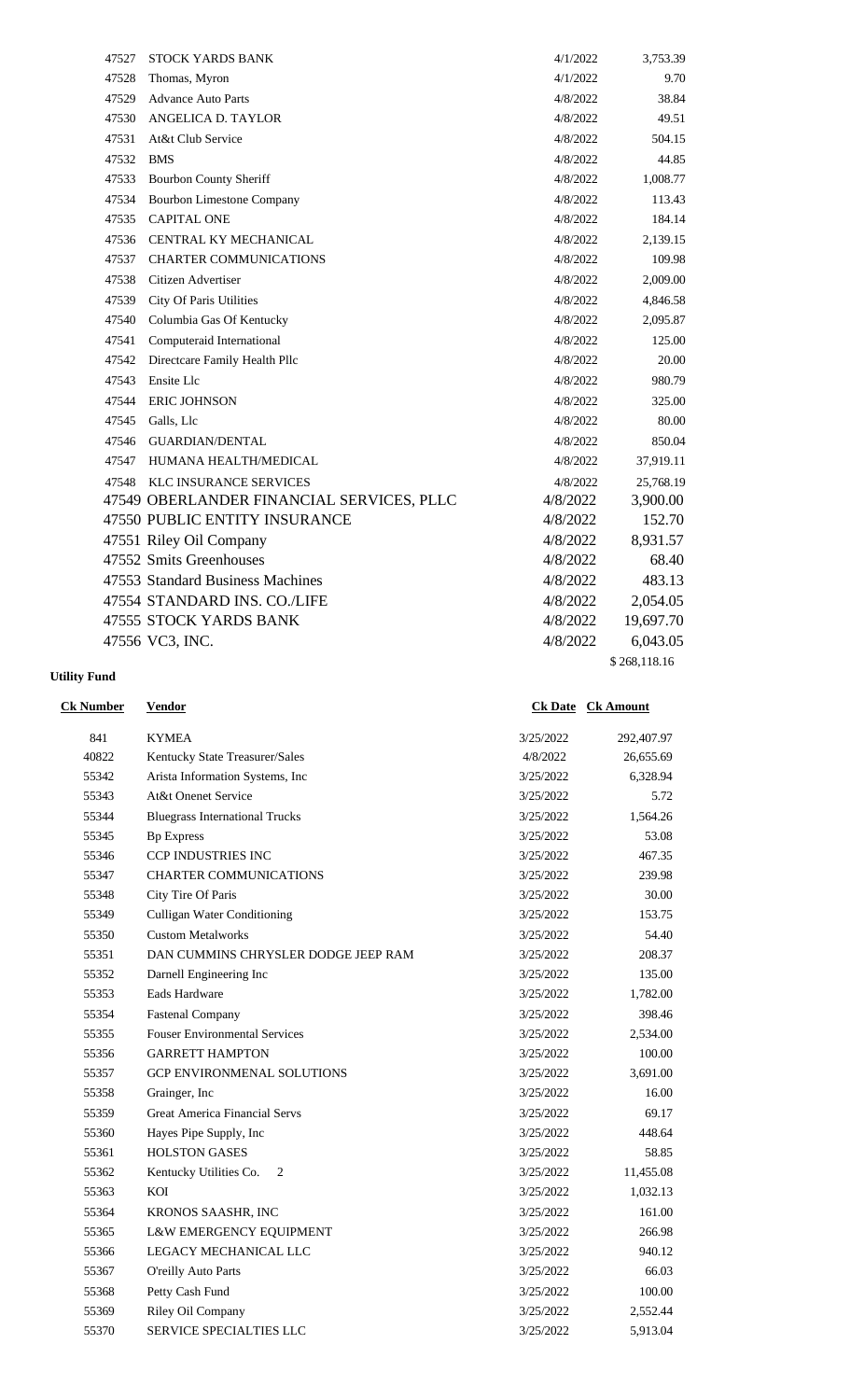| 55371            | Stuart C. Irby Co.               | 3/25/2022            | 1,351.20                 |
|------------------|----------------------------------|----------------------|--------------------------|
| 55372            | <b>US</b> Bank                   | 3/25/2022            | 9,875.00                 |
| 55373            | <b>Unifirst Corporation</b>      | 3/25/2022            | 321.75                   |
| 55374            | Usa Blue Book                    | 3/25/2022            | 475.21                   |
| 55375            | Wesco Distribution, Inc.         | 3/25/2022            | 975.57                   |
| 55376            | <b>WILLIAM HUNTER</b>            | 3/28/2022            | 76.48                    |
| <b>Ck Number</b> | <b>Vendor</b>                    |                      | <b>Ck Date Ck Amount</b> |
| 55377            | Mayes, Mark                      | 3/29/2022            | 47.15                    |
| 55378            | Sparkman, Aaron                  | 4/1/2022             | 40.00                    |
| 55379            | At&t - 5014                      | 4/1/2022             | 75.00                    |
| 55380            | At&t - 5019                      | 4/1/2022             | 170.72                   |
| 55381            | Cape Electrical Supply Llc       | 4/1/2022             | 265.00                   |
| 55382            | <b>CHARTER COMMUNICATIONS</b>    | 4/1/2022             | 117.97                   |
| 55383            | Delta Mobile Testing, Inc.       | 4/1/2022             | 2,841.00                 |
| 55384            | <b>Fastenal Company</b>          | 4/1/2022             | 475.06                   |
| 55385            | Hayes Pipe Supply, Inc           | 4/1/2022             | 1,062.72                 |
| 55386            | Kentucky Underground Protectio   | 4/1/2022             | 214.50                   |
| 55387            | LITTRELL BROTHERS TREE SERVICE   | 4/1/2022             | 1,200.00                 |
| 55388            | Stock Yards Bank & Trust         | 4/1/2022             | 4,087.39                 |
| 55389            | Th Welding & Hydraulics Llc      | 4/1/2022             | 549.18                   |
| 55390            | <b>Unifirst Corporation</b>      | 4/1/2022             | 56.16                    |
| 55391            | MARTHA J. ALDRIDGE               | 4/8/2022             | 44.69                    |
| 55392            | <b>AT&amp;T CLUB SERVICE</b>     | 4/8/2022             | 406.77                   |
| 55393            | DONALD ATCHISON                  | 4/8/2022             | 164.08                   |
| 55394<br>55395   | <b>BMS</b><br><b>LEWIS BOYER</b> | 4/8/2022<br>4/8/2022 | 21.45<br>47.65           |
| 55396            | Cape Electrical Supply Llc       | 4/8/2022             | 1,663.09                 |
| 55397            | <b>CAPITAL ONE</b>               | 4/8/2022             | 483.14                   |
| 55398            | <b>CCP INDUSTRIES INC</b>        | 4/8/2022             | 211.12                   |
| 55399            | <b>CITCO WATER</b>               | 4/8/2022             | 589.81                   |
| 55400            | Citizen Advertiser               | 4/8/2022             | 147.00                   |
| 55401            | <b>CITY OF PARIS UTILITIES</b>   | 4/8/2022             | 11,950.74                |
| 55402            | Columbia Gas Of Kentucky, Inc.   | 4/8/2022             | 1,205.20                 |
| 55403            | <b>JABBY COMMUNICATIONS</b>      | 4/8/2022             | 9.97                     |
| 55404            | <b>KIKI COURTELIS</b>            | 4/8/2022             | 34.99                    |
| 55405            | ROBERT & BERNICE DAMRON          | 4/8/2022             | 6.87                     |
| 55406            | STEWART DEATHERAGE               | 4/8/2022             | 47.87                    |
| 55407            | <b>JACOB K DIX</b>               | 4/8/2022             | 85.30                    |
| 55408            | Doyle, Billy                     | 4/8/2022             | 323.96                   |
| 55409            | <b>SUE EARLYWINE</b>             | 4/8/2022             | 264.55                   |
| 55410            | Ensite Llc                       | 4/8/2022             | 345.21                   |
| 55411            | <b>TANYA FABERSON</b>            | 4/8/2022             | 152.09                   |
| 55412            | <b>GUARDIAN/DENTAL</b>           | 4/8/2022             | 340.95                   |
| 55413            | Hmb Professional Engineers Inc   | 4/8/2022             | 6,140.08                 |
| 55414            | HUMANA HEALTH/MEDICAL            | 4/8/2022             | 14,446.99                |
| 55415            | Independent Excavating, Inc.     | 4/8/2022             | 178,244.91               |
| 55416            | KLC INSURANCE SERVICES           | 4/8/2022             | 23,787.93                |
| 55417            | LITTRELL BROTHERS TREE SERVICE   | 4/8/2022             | 2,400.00                 |
| 55418            | MODERN PEOPERTY MANAGEMENT       | 4/8/2022             | 61.79                    |
| 55419            | DYLAN J MONTGOMERY               | 4/8/2022             | 66.49                    |
| 55420            | OBERLANDER FIN. SERV., PLLC      | 4/8/2022             | 3,900.00                 |
| 55421            | <b>ROBERT ONEAL</b>              | 4/8/2022             | 1,339.31                 |
| 55422            | Riley Oil Company                | 4/8/2022             | 3,070.71                 |
| 55423            | Rumpke                           | 4/8/2022             | 30,616.63                |
| 55424            | PEGGY SANCHEZ                    | 4/8/2022             | 256.52                   |
| 55425            | STANDARD INS. CO./LIFE           | 4/8/2022             | 733.23                   |
| 55426            | <b>Usa Blue Book</b>             | 4/8/2022             | 1,052.87                 |
| 55427            | <b>USALCO</b>                    | 4/8/2022             | 7,129.56                 |
| 55428            | VC3 INC                          | 4/8/2022             | 1,364.62                 |
| 55429            | <b>MARILY VENTURA</b>            | 4/8/2022             | 87.90                    |
| 55430            | <b>BRAD WILLOUGHBY</b>           | 4/8/2022             | 65.59                    |
| 55431            | <b>JAMES WOMAC</b>               | 4/8/2022             | 49.18                    |
| 55432            | <b>XTREME COMPUTER</b>           | 4/8/2022             | 75.00                    |
|                  |                                  |                      | \$677,602.32             |